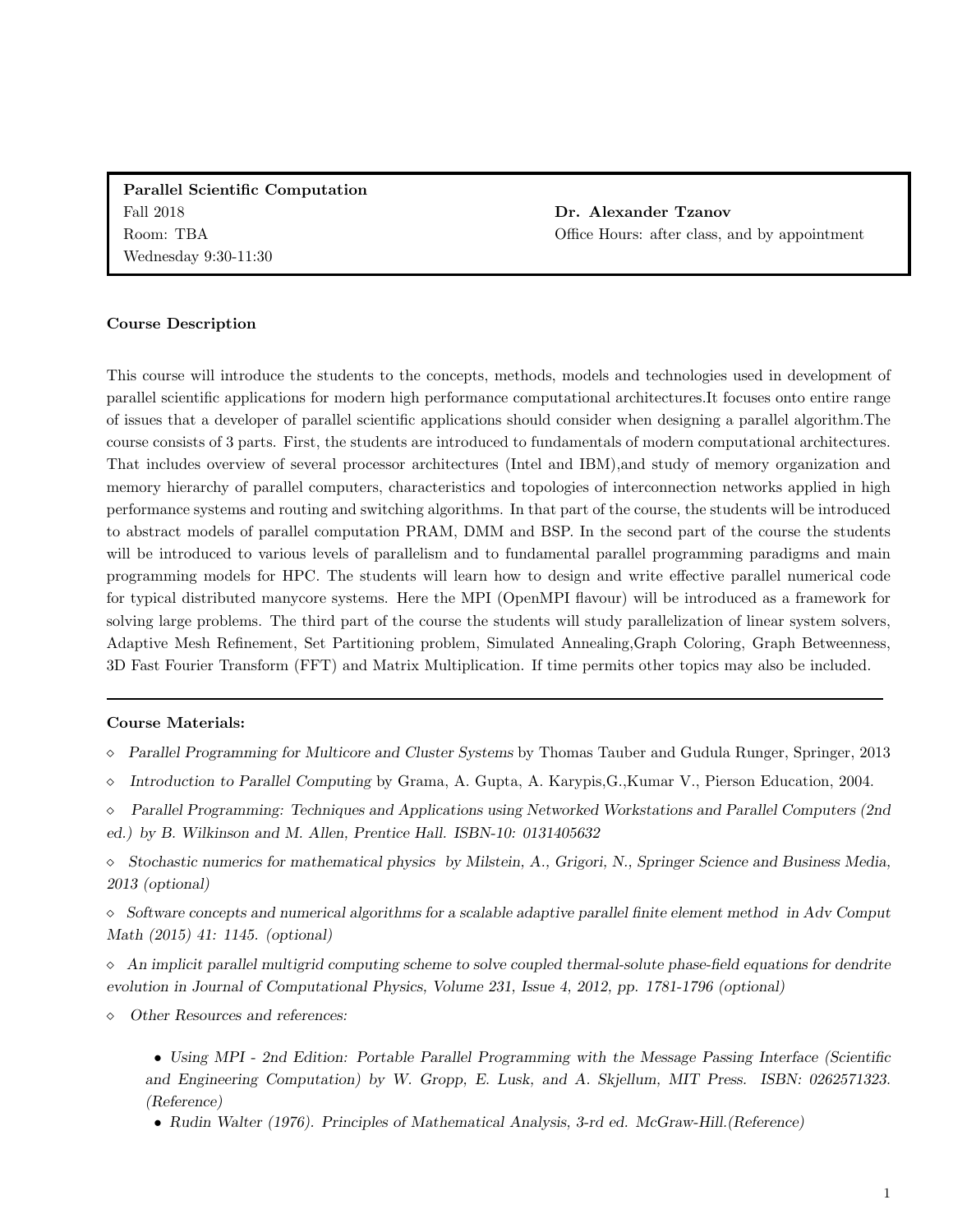Additional papers and materials will be provided in class.

Learning Goals and Objectives: This course will introduce students to the main concepts in designing scalable parallel algorithms. Specific goals: There will be an introduction to the concepts and techniques which are critical to develop scalable parallel scientific codes, listed below.

- 1. Learn about abstract models of parallel computation and real HPC architectures.
- 2. Learn how to design algorithm in distributed environments.
- 3. MPI tutorial and optimal domain decomposition
- 4. Use MPI for parallelization of Linear System Solvers, Adaptive Mesh Refinement, Set Partitioning problem, Simulated Annealing,Graph Coloring, Graph Betweenness, 3D Fast Fourier Transform (FFT) and Matrix Multiplication.

# Prerequisites:

The class requires working knowledge of undergraduate level discrete mathematics (advanced numerical methods preferred), good programming skills in  $C/C++$  or Fortran (95 90 or 08) plus knowledge of advanced data structures and algorithms. Students is expected to have good grip of advanced linear algebra, finite element, finite volume numerical methods, adaptive mesh, multigrid and some knowledge in hierarchical methods for particle simulations. IMPORTANT: Working knowledge of Linux OS (user level) is a must. For lab students will login remotely to high performance sever so working knowledge of secure communication (ssh) and file transfer protocols (scp,sftp, globus) is also required.

### Academic Integrity:

Students are responsible for understanding the CUNY academic integrity

# Teaching Method:

The course will be taught using class lectures. Class-related material (lecture notes, messages, etc.) will be posted. Additional material will be distributes in some classes. Each student gets individual project and will write a report about used parallelization strategy, models and obtained results including benchmarks. Most of this work will take place outside the classroom, as will connect remotely to HPC resource, and apply the material and techniques to which students were introduced in class.

Grading: The grade<sup>[1](#page-1-0)</sup> will be based on project  $(40\%)$ , midterm exam  $(50\%)$  and quiz  $(10)$ The exam and quiz will be closed-book. Please write your name, CUNY ID and email on every page of your work.

### Tentative Course Outline.

Sections labeled R refer to Rauber, sections labeled G refer to Gupta, sections labeled M refer to M. Alen

<span id="page-1-0"></span><sup>&</sup>lt;sup>1</sup>Your final grade is not subject to negotiation. If you feel I have made an error, submit your written argument to me within one week of receiving your final grade. Clarify the precise error I made and provide all due supporting documentation. If I have made an error, I will gladly correct it. But I will adjust grades only if I have made an error.